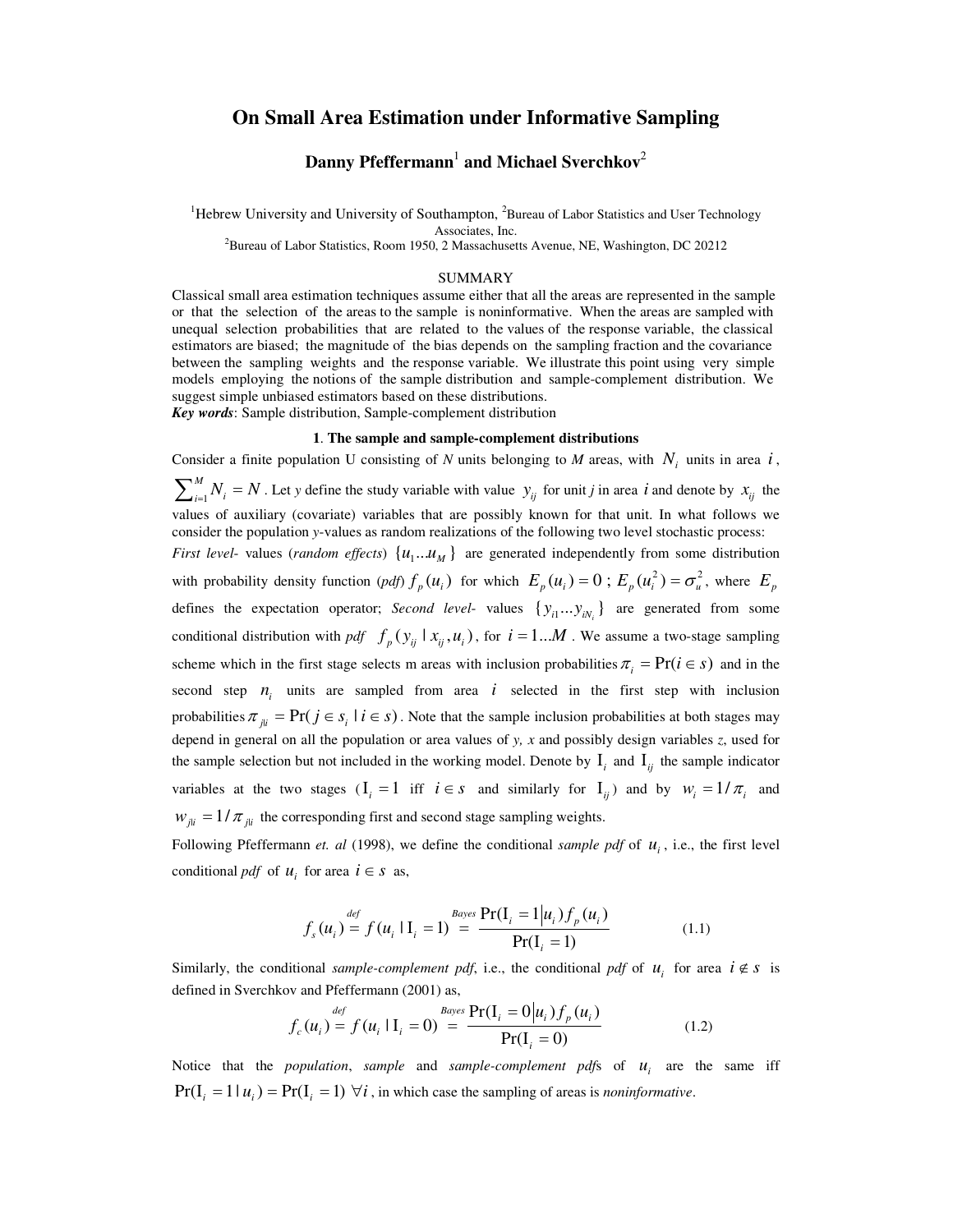The second level *sample pdf* and *sample-complement pdf* of  $y_{ij}$  are defined similarly to (1.1) and (1.2) as,

$$
f_s(y_{ij} \mid x_{ij}, u_i) = f(y_{ij} \mid x_{ij}, u_i, \mathbf{I}_{ij} = 1) = \frac{\Pr(\mathbf{I}_{ij} = 1 \mid y_{ij}, \mathbf{x}_{ij}, u_i) f_p(y_{ij} \mid \mathbf{x}_{ij}, u_i)}{\Pr(\mathbf{I}_{ij} = 1 \mid \mathbf{x}_{ij}, u_i)} \qquad (1.3)
$$
  

$$
f_c(y_{ij} \mid x_{ij}, u_i) = f(y_{ij} \mid x_{ij}, u_i, \mathbf{I}_{ij} = 0) = \frac{\Pr(\mathbf{I}_{ij} = 0 \mid y_{ij}, \mathbf{x}_{ij}, u_i) f_p(y_{ij} \mid \mathbf{x}_{ij}, u_i)}{\Pr(\mathbf{I}_{ij} = 0 \mid \mathbf{x}_{ij}, u_i)} \qquad (1.4)
$$

The model defined by (1.1) and (1.3) defines the two-level *sample model* analogue of the population model defined by  $f_p(u_i | z_i)$  and  $f_p(y_{ij} | x_{ij}, u_i)$ ; see also Pfeffermann *et. al* (2001). The following relationships are established in Pfeffermann and Sverchkov (1999) and Sverchkov and Pfeffermann (2001) for general pairs of random variables  $v_1$ ,  $v_2$  measured for elements  $i \in U$  where  $E_p$ ,  $E_s$  and  $E_c$  denote expectations under the *population*, *sample* and *sample-complement* distributions and  $(\pi_i, w_i)$  define the sample inclusion probability and the sampling weight.

$$
f_s(v_{1i} | v_{2i}) = f(v_{1i} | v_{2i}, i \in s) = \frac{E_p(\pi_i | v_{1i}, v_{2i}) f_p(v_{1i} | v_{2i})}{E_p(\pi_i | v_{2i})}
$$
(1.5)

$$
E_p(v_{1i} | v_{2i}) = \frac{E_s(w_i v_{1i} | v_{2i})}{E_s(w_i | v_{2i})} ; E_p(\pi_i | v_{2i}) = \frac{1}{E_s(w_i | v_{2i})}
$$
(1.6)

$$
f_c(v_{1i} | v_{2i}) = f(v_{1i} | v_{2i}, i \notin s) = \frac{E_p[(1 - \pi_i)|v_{1i}, v_{2i}]f_p(v_{1i} | v_{2i})}{E_p[(1 - \pi_i)|v_{2i}]}
$$
  

$$
= \frac{E_s[(w_i - 1)|v_{1i}, v_{2i}]f_s(v_{1i} | v_{2i})}{E_s[(w_i - 1)|v_{2i}]}
$$
  

$$
E_c(v_{1i} | v_{2i}) = \frac{E_p[(1 - \pi_i)v_{1i}|v_{2i}]}{E_p[(1 - \pi_i)|v_{2i}]} = \frac{E_s[(w_i - 1)v_{1i}|v_{2i}]}{E_s[(w_i - 1)|v_{2i}]}
$$
(1.8)

Defining  $v_{1i} = u_i$ ,  $v_{2i} = constant$  yields the relationships holding for the random area effects  $u_i$ . Defining  $v_{1ij} = y_{ij}$ ;  $v_{2ij} = (x_{ij}, u_i)$  and substituting  $\pi_{ji}$  and  $w_{ji}$  for  $\pi_i$  and  $w_i$  respectively yields the relationships holding for the observations  $y_{ij}$ .

## **2. Optimal Small Area Predictors**

The target estimated population parameters are the small area means  $\overline{Y}_i = \sum_{j=1}^{N_i} y_{ij}$  $\overline{Y}_i = \sum_{j=1}^{N_i} y_{ij} / N_i$  for  $i = 1...M$ . Let  $D_s = \{(y_{ij}, \pi_{ji}, \pi_i), (i, j) \in s; (\mathbf{I}_{kl}, \mathbf{I}_k, x_{kl}), (k, l) \in U\}$  define the known data. | The MSE of a predictor  $\hat{Y}_i$  given  $D_s$  with respect to the *population pdf* is,

$$
MSE(\hat{\overline{Y}}_i | D_s) = E_p[(\hat{\overline{Y}}_i - \overline{Y}_i)^2 | D_s] = E_p\{[\hat{\overline{Y}}_i - E_p(\overline{Y}_i | D_s)]^2 | D_s\} + V_p(\overline{Y}_i | D_s)
$$
  
=  $[\hat{\overline{Y}}_i - E_p(\overline{Y}_i | D_s)]^2 + V_p(\overline{Y}_i | D_s)$  (2.1)

The variance  $V_p(Y_i | D_s)$  does not depend on the form of the predictor and hence the MSE is minimized when  $\hat{\overline{Y}}_i = E_p(\overline{Y}_i \mid D_s)$ . In what follows we distinguish between *sampled areas* ( $I_i = 1$ ) and *nonsampled* areas  $(I_i = 0)$ . Denote by  $s_i$  the sample of units in sampled area i. Then, for the sampled areas,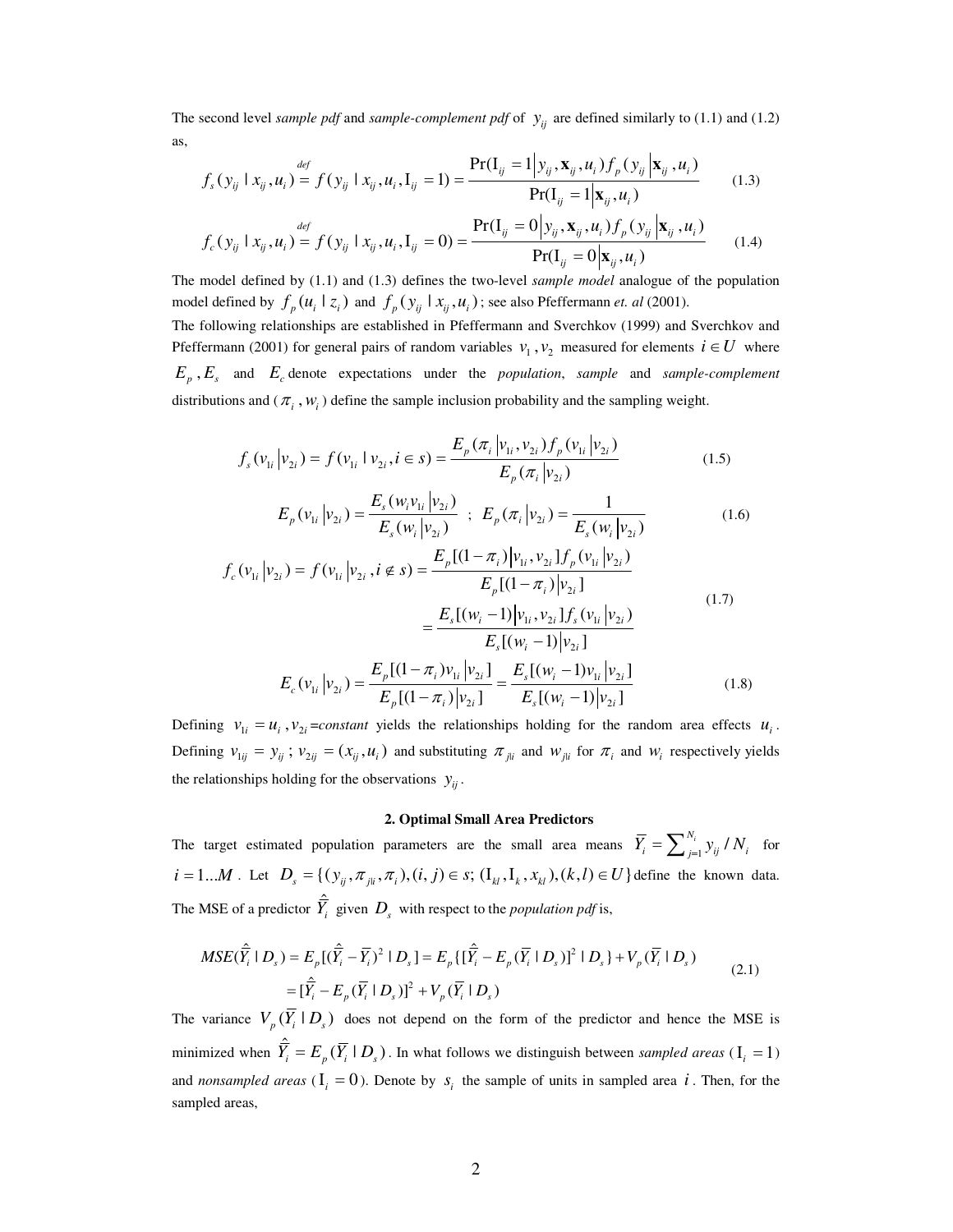$$
E_p(\overline{Y}_i \mid D_s, I_i = 1) = \frac{1}{N_i} \{ \sum_{j \in s_i} E_p(y_{ij} \mid D_s) + \sum_{l \notin s_i} E_p(y_{il} \mid D_s, I_{il} = 0) \}
$$
  

$$
= \frac{1}{N_i} \{ \sum_{j \in s_i} y_{ij} + \sum_{l \notin s_i} E_c(y_{il} \mid D_s) \}
$$
(2.2)

For areas *i* not in the sample,

$$
E_p(\overline{Y}_i \mid D_s, \mathbf{I}_i = 0) = \frac{1}{N_i} \sum_{k=1}^{N_i} E_p(y_{ik} \mid D_s, \mathbf{I}_{ik} = 0)
$$
  

$$
= \frac{1}{N_i} \sum_{k=1}^{N_i} E_c(y_{ik} \mid D_s)
$$
 (2.3)

The predictors in (2.2) and (2.3) can be written in a single equation as,

$$
E_p(\overline{Y}_i \mid D_s) = \frac{1}{N_i} \{ \sum_{k=1}^{N_i} y_{ik} \mathbf{I}_{ik} + \sum_{k=1}^{N_i} E_c [y_{ik} (1 - \mathbf{I}_{ik}) \mid D_s] \} \mathbf{I}_i
$$
  
+ 
$$
\frac{1}{N_i} \{ \sum_{k=1}^{N_i} E_c [y_{ik} \mid D_s] \} (1 - \mathbf{I}_i)
$$
 (2.4)

### **3. Bias of Small Area Predictors when ignoring the Sampling Scheme**

Consider for convenience the case of a sampled area. Ignoring the sampling scheme implies an implicit assumption that the *sample-complement* model and the *sample* model are the same such that  $\hat{\overline{Y}}_{i,IGN} = \sum_{j \in s_i} y_{ij} + \sum_{l \notin s_i} E_s(y_{il} | D_s)$ . Hence,

$$
E_p[(\hat{Y}_{i,IGN} - \bar{Y}_i) | D_s, I_i = 1] = \frac{1}{N_i} \sum_{l \notin s_i} [E_s(y_{il} | D_s) - E_c(y_{il} | D_s)]
$$
  

$$
= -\frac{1}{N_i} \sum_{l \notin s_i} \frac{Cov_s(y_{il}, w_{li} | D_s)}{E_s[(w_{li} - 1) | D_s]}
$$
(3.1)

with the second equality following from (1.8). Thus, unless the response values  $y_{il}$  and the 'within' sampling weights  $W_{ll}$  are uncorrelated, ignoring the sampling scheme results in biased predictors (see also the empirical results). A similar expression for the bias can be obtained for the nonsampled areas.

**A simple Example.** Let the *population model* be the "unit level random effects model"

$$
y_{ij} = \mu + u_i + e_{ij} \quad ; \quad u_i \sim N(0, \sigma_u^2), \quad e_{ij} \sim N(0, \sigma_e^2)
$$
\nwith all the random effects and residual terms being mutually independent. (3.2)

Let  $\pi_i = c \times N_i$  where *c* is some constant and  $\pi_{ji} = n_0/N_i$  (fixed sample size  $n_0$  within the selected areas), such that  $\pi_{ij} = Pr[(i, j) \in s] = \pi_i \pi_{ji} = const.$  Note that the sample selection within the selected areas is *noninformative* in this case but if the area sizes  $N_i$  are correlated with the random effects  $u_i$  (say, the areas are *schools*, the study variable measures children's attainment, the large schools are in the poor areas), the selection of the areas is *informative*.

Suppose that the areas sizes can be modeled as  $log(N_i) \sim N(Au_i, \sigma_M^2)$ , implying that 2  $(\pi_i | u_i) \prec \exp(Au_i + \frac{\sigma_M}{2})$  $E_p(\pi_i | u_i) \prec \exp(Au_i + \frac{\sigma_M^2}{2})$  by familiar properties of the lognormal distribution. It follows that (see Pfeffermann *et al*. 1998, example 4.3),

$$
f_s(u_i) = \frac{E_p(\pi_i | u_i) f_p(u_i)}{E_p(\pi_i)} = N(A\sigma_u^2, \sigma_u^2)
$$
 (3.3)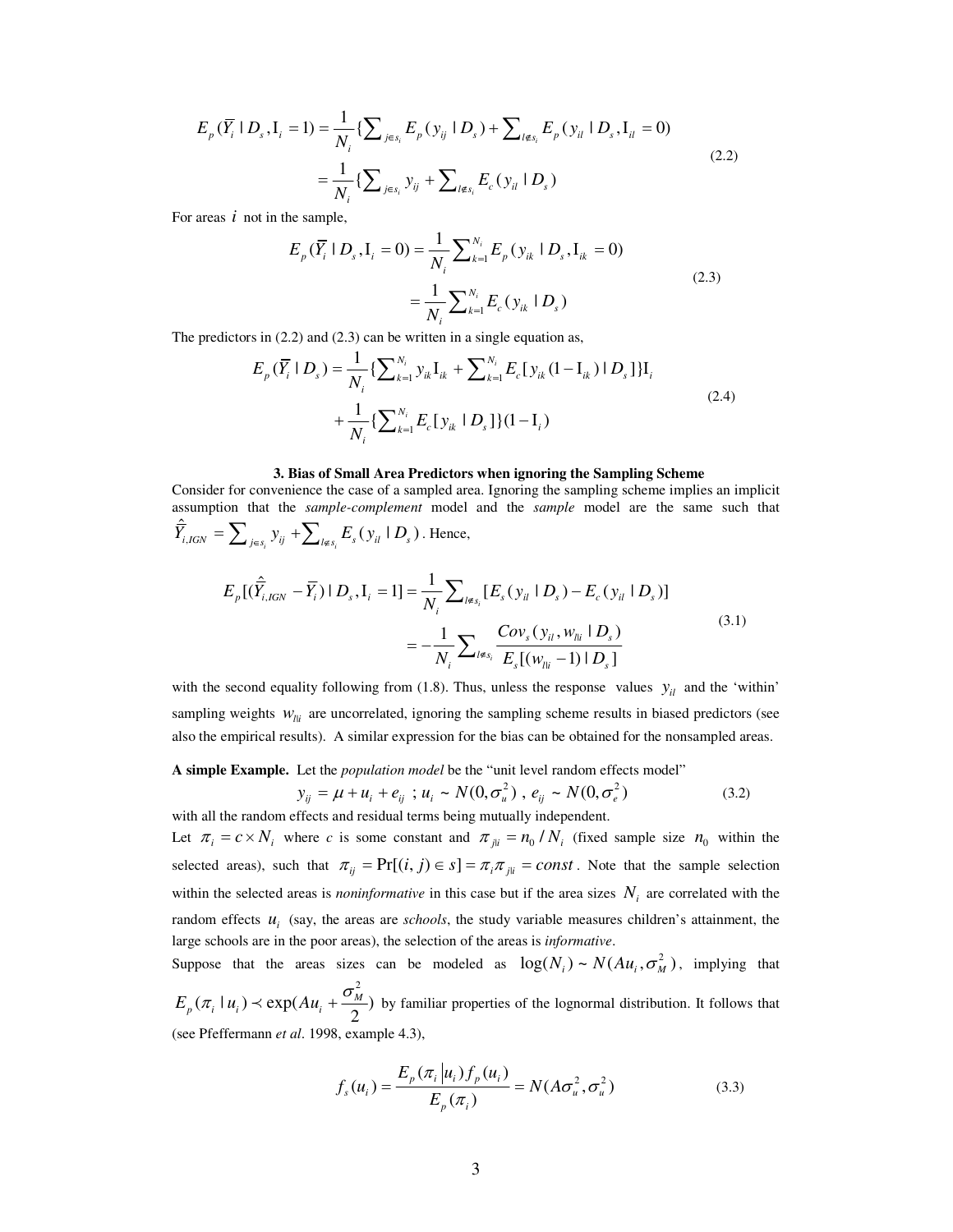so that  $E_s(u_i) = \gamma \sigma_u^2 \neq E_p(u_i) = 0$ . The fact that the random effects in the sample have in this case a positive expectation is easily explained by the fact that the sampling scheme considered tends to select the areas with large positive random effects. Note, however, that by defining  $\mu^* = \mu + A \sigma_u^2$ and  $u_i^* = u_i - A\sigma_u^2$ , the model holding for the sample data in sampled areas is  $y_{ij} = \mu^* + u_i^* + e_{ij}$ ,  $u_i^* \sim N(0, \sigma_u^2)$ ,  $e_{ij} \sim N(0, \sigma_e^2)$ , which is the same as the population model. Thus, the optimal predictors under the *population model* for the area means  $\theta_i = \mu + u_i$  of the sampled areas ( $I_i = 1$ ) are still optimal under the *sample model*

Next consider *nonsampled areas*. By (1.7),

$$
f_c(u_i) = \frac{E_p[(1-\pi_i) \mid u_i] f_p(u_i)}{E_p(1-\pi_i)} = \frac{f_p(u_i)}{E_p(1-\pi_i)} - \frac{E_p(\pi_i \mid u_i) f_p(u_i)}{E_p(1-\pi_i)}
$$
(3.4)

Let  $\mathcal{L}(m) = E_p \left[ \sum_{l=1}^{M} \mathbf{I}_l \right] = E_p \left[ E_p \left( \sum_{l=1}^{M} \mathbf{I}_l \mid \{N_i\} \right) \right] = E_p \left[ \sum_{l=1}^{M} \pi_i \right] = M E_p \left( \pi_i \right)$  $E_p(m) = E_p[\sum_{l=1}^{M} I_l] = E_p[E_p(\sum_{l=1}^{M} I_l | \{N_i\})] = E_p[\sum_{l=1}^{M} \pi_i] = ME_p(\pi_i)$  define the expected number of sampled areas, such that  $E_p(\pi_i) = E_p(m)/M$ . If the number of sampled areas is fixed,  $E_p(m) = m$ . By (3.4) and (1.5),

$$
f_c(u_i) = [Mf_p(u_i) - E_p(m)f_s(u_i)]/[M - E_p(m)] \text{ and hence,}
$$
  

$$
E_c(u_i) = -\frac{E_p(m)E_s(u_i)}{M - E_p(m)} = -\frac{E_p(m)A\sigma_u^2}{M - E_p(m)}
$$
(3.5)

Here again, the negative expectation of the random effects pertaining to *nonsampled areas* is easily explained by the tendency of the sampling scheme to select the areas with the large positive random effects. Thus, ignoring the sampling scheme underlying the selection of the areas and predicting the sample means in nonsampled areas by, say, the average of the predictors in the sampled areas yields in general biased predictors with a positive bias defined by the absolute value of the right hand side of (3.5).

### **4. On Small Area Estimation based on Sample Distribution**

In order to illustrate the proposed approach, we suppose that the area level random effects model defined by (4.1) holds for the sampled areas, i.e., for  $j \in s$ 

$$
y_{ij} = \mu + u_i + e_{ij} \; ; \; u_i \; | \; I = 1_i \sim N(0, \sigma_u^2) \; , \; e_{ij} \; | \; I_{ij} = 1 \sim N(0, \sigma_e^2) \tag{4.1}
$$

We mention in this respect that the sample model can be identified using conventional techniques, see, e.g., Rao (2003).

Suppose that in the first stage *m* areas are selected with inclusion probabilities  $\pi$ <sub>i</sub> (*m* is fixed) and in the second stage  $n_i$  units are sampled from area  $i$  selected in the first stage with inclusion probabilities  $\pi_{ji}$  where again, we assume for convenience that the sample sizes  $n_i$  are fixed. Assume that,

$$
E_s(w_{jii} \mid y_{ij}, u_i) = E_s(w_{jii} \mid y_{ij}) = c_i \exp(by_{ij})
$$
\n(4.2)

where  $\theta_i = \mu + u_i$  and  $c_i > 0$  and *b* are fixed parameters. Notice that since  $n_i$  is fixed, |  $E_s(w_{jli} | u_i) = N_i / n_i$ .

*Comment*: As with the sample model (4.1), the expectation in (4.2) refers to the *sample distribution* within the areas. The relationship between the sampling weights and the observed data holding in the sample can be identified and estimated therefore from the sample data. See Pfeffermann and Sverchkov (1999, 2003) for discussion and examples. On the other hand, the relationship between the sampling weights  $w_i$  and the small area means  $\theta_i = \mu + u_i$  is more difficult to detect since the area means are not observable and in what follows we do not model this relationship. See Pfeffermann *et al*. (2001) for an example of modeling the selection probabilities at both stages.

As established in Section 2, the optimal predictor for areas *in the sample* is,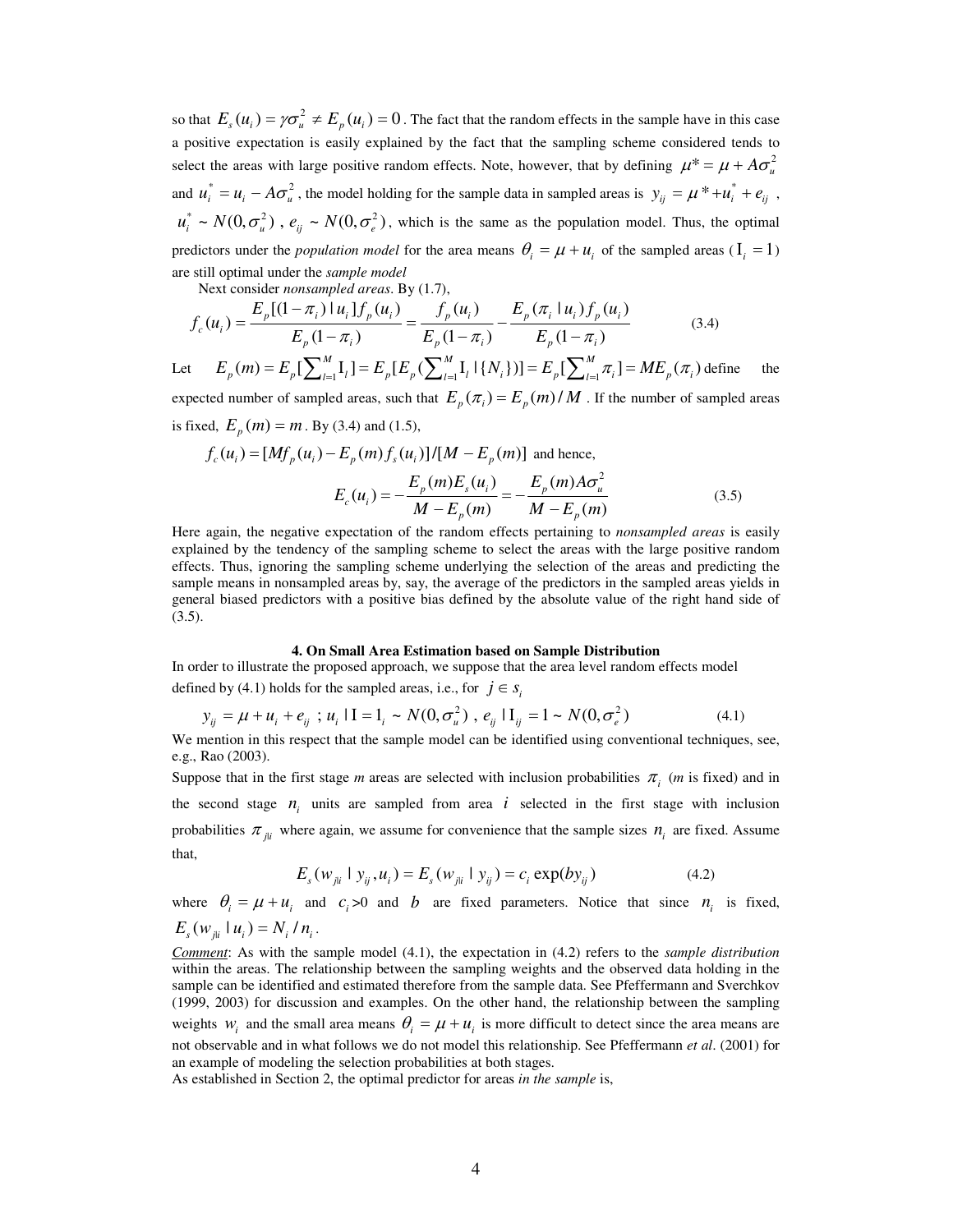$E_p(\overline{Y}_i \mid D_s, I_i = 1) = \left[\sum_{j \in s_i} y_{ij} + \sum_{l \notin s_i} E_c(y_{il} \mid D_s, I_i = 1)\right] / N_i$ . In order to compute the expectations  $E_c(y_{il} | D_s, I_i = 1)$  we follow the following steps. First, by (1.7), (4.1) and (4.2),

$$
f_c(y_{il}|\theta_i, I_i = 1) = \frac{[E_s(w_{li} | y_{il}, \theta_i) - 1]f_s(y_{il}|\theta_i)}{E_s(w_{li}|\theta_i) - 1}
$$
  
\n
$$
= [c_i \exp(by_{il}) - 1] \frac{1}{\sigma_e} \phi[\frac{y_{il} - \theta_i}{\sigma_e}] / [\frac{N_i}{n_i} - 1]
$$
  
\n
$$
= \frac{n_i}{N_i - n_i} \{c_i \exp(\theta_i b + \frac{\sigma_e^2 b^2}{2}) \frac{1}{\sigma_e} \phi[\frac{y_{il} - (\theta_i + b\sigma_e^2)}{\sigma_e}] - \frac{1}{\sigma_e} \phi[\frac{y_{il} - \theta_i}{\sigma_e}] \}
$$
\n(4.3)

where  $\phi$  is the standard normal *pdf*. Notice that if  $b = 0$  (noninformative selection within the sampled areas with equal inclusion probabilities),  $c_i = N_i / n_i$  and the *pdf* in (4.3) reduces to the conditional normal density defined by (4.1). Second, by (4.3),

$$
E_c(y_{il} | \theta_i, I_i = 1) = \frac{n_i}{N_i - n_i} \{c_i \exp(\theta_i b + \frac{\sigma_e^2 b^2}{2}) [\theta_i + b \sigma_e^2] - \theta_i \}
$$
(4.4)

Finally,

$$
E_c(y_{il} | D_s, I_i = 1) = E_s[E_c(y_{il} | D_s, I_i = 1, \theta_i)] = E_s[E_c(y_{il} | I_i = 1, \theta_i)]
$$
(4.5)

where the exterior expectation is with respect to the distribution of  $\theta_i | D_s, I_i = 1$ . Under the model (4.1), the latter distribution is normal with mean  $\hat{\theta}_i = \gamma_i \overline{y}_i + (1 - \gamma_i) \overline{y}$  and variance 2  $(1 - \mu)^2 (\sum m \mu l - 2)^{-1}$  $(1-\gamma_i)^2(\sum_{i=1}^m \gamma_i/\sigma_i^2)$  $v_i = \gamma_i \sigma_i^2 + (1 - \gamma_i)^2 (\sum_{i=1}^m \gamma_i / \sigma_i^2)^{-1}$  where  $\overline{y}_i = \sum_{j=1}^{n_i} y_{ij} / \sigma_i^2$  $\overline{y}_i = \sum_{j=1}^{n_i} y_{ij} / n_i$  is the sample mean in sampled area *i*,  $\overline{y} = \sum_{i=1}^{m} n_i \overline{y}_i / \sum_{i=1}^{m}$  $\overline{y} = \sum_{i=1}^{m} n_i \overline{y}_i / \sum_{i=1}^{m} n_i$ ,  $\sigma_i^2 = \sigma_e^2 / n_i = Var(\overline{y}_i | u_i)$  and  $\gamma_i = \sigma_u^2 / [\sigma_u^2 + \sigma_i^2]$ .

Thus, for the *sampled areas*  $E_c(y_{il} | D_s, I_i = 1)$  is obtained by computing the expectation of the right hand side of (4.4) with respect to the normal distribution of  $\theta_i | D_s, I_i = 1$ . We find that,

$$
E_c(y_{il} | D_s, I_i = 1) = \frac{n_i}{N_i - n_i} \{c_i [\hat{\theta}_i + b(v_i + \sigma_e^2)] \exp[\hat{\theta}_i b + \frac{b^2}{2} (\sigma_e^2 + v_i)] - \hat{\theta}_i \}
$$
(4.6)

Notice that if *b*=0 (noninformative sampling within the areas with equal inclusion probabilities)  $c_i = N_i / n_i$  and  $E_c(y_{ii} | D_s, I_i = 1) = \hat{\theta}_i$ .

*Comment*: The optimal predictor obtained for the case of noninformative sampling,  $E_p(\overline{Y}_i \mid D_s, I_i = 1) = \left[\sum_{j \in s_i} y_{ij} + (N_i - n_i)\hat{\theta}_i\right] / N_i$  (Eq. 2.2) is different from the common predictor,  $\hat{\theta}_i$ . This is so because the target parameter is defined to be the finite area mean  $\overline{Y}_i$  rather than  $\theta$ <sub>*i*</sub>. See also Prasad and Rao (1990).

For the *nonsampled* areas the optimal predictor is defined in (2.3) to be,  $(\overline{Y}_i \mid D_s, I_i = 0) = \sum_{k=1}^{N} E_c(y_{ik} \mid D_s, I_i = 0)$ /  $E_p(\overline{Y}_i \mid D_s, I_i = 0) = \sum_{k=1}^N E_c(y_{ik} \mid D_s, I_i = 0) / N_i$ . In order to compute the expectations  $E_c(y_{ik} | D_s, I_i = 0)$  we note first that

$$
f_p(y_{ij} \mid \theta_i, \mathbf{I}_i = 1) = f_p(y_{ij} \mid \theta_i, \mathbf{I}_i = 0) = f_p(y_{kl} \mid \theta_k)
$$
\n(4.7)

signifying that conditionally on the area means  $\theta_i$ , the *population pdf* is the same for all the areas irrespective of whether the areas are sampled or not. The *pdf*  $f_p(y_i|\theta_i)$  is obtained from (1.5), (1.6) and (4.2) similarly to the derivation of  $f_c(y_{ii} | \theta_i, I_i = 1)$  in (4.3) as,